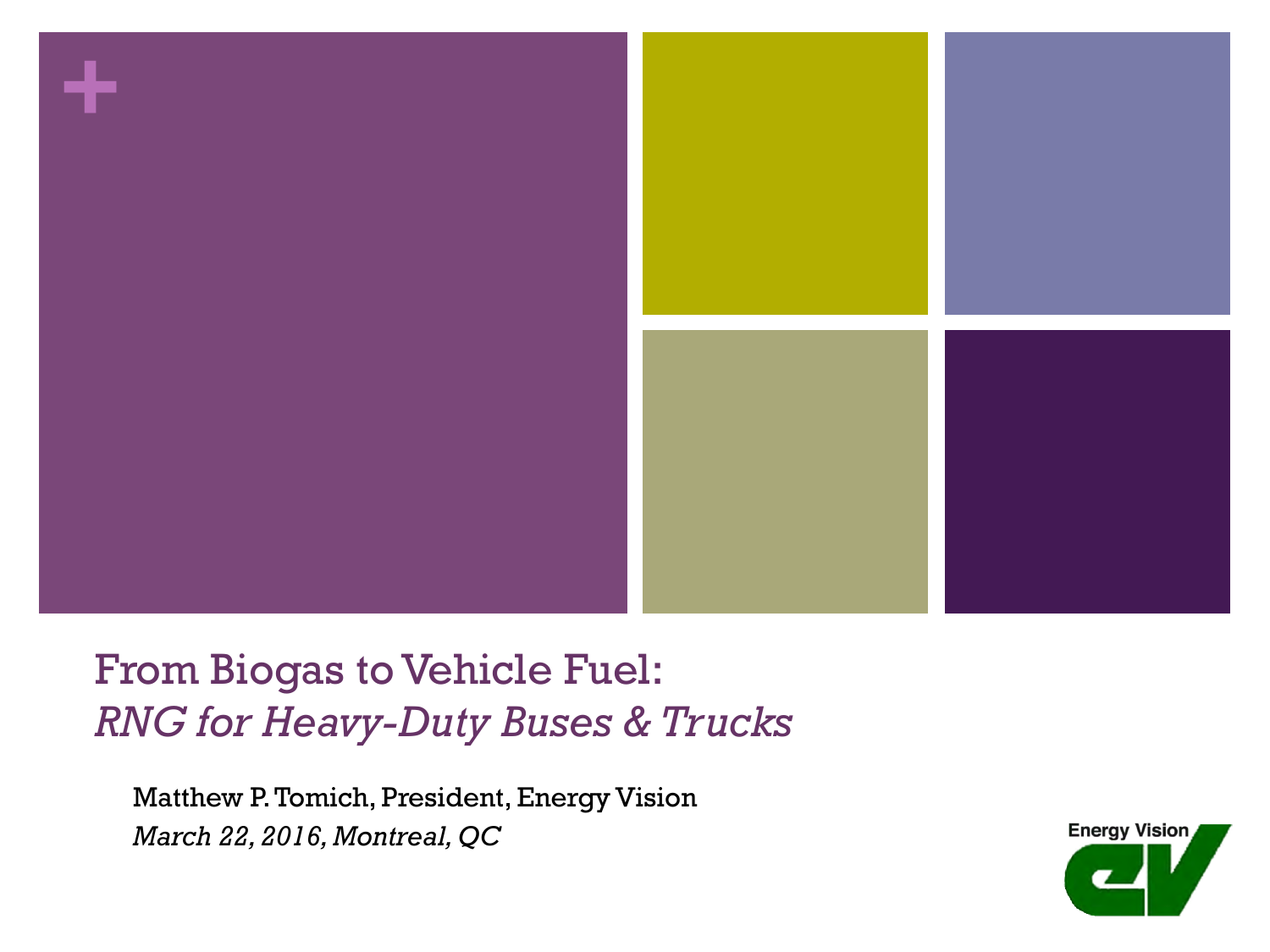

- **IMission:** to advance global collaboration in adoption of the low-carbon, renewable energy sources, transport fuels, and new technologies needed for a sustainable future
- **Program:** Research of alternative vehicle fuels to reduce reliance on petroleum in transportation, publication of reports on best options, newsletters, media, & educational outreach

#### ! **Impacts:**

**+**

- **I** Inspired trend of truck/bus shifts to natural gas in the U.S.
- **E** Building awareness of U.S. policy, business, and solid waste leaders of RNG fuel as leading transportation strategy for tackling climate change
- **EV's Step-by-Step Guide to converting organic wastes into fuel,** used in regional workshops, leading to expanding initiatives

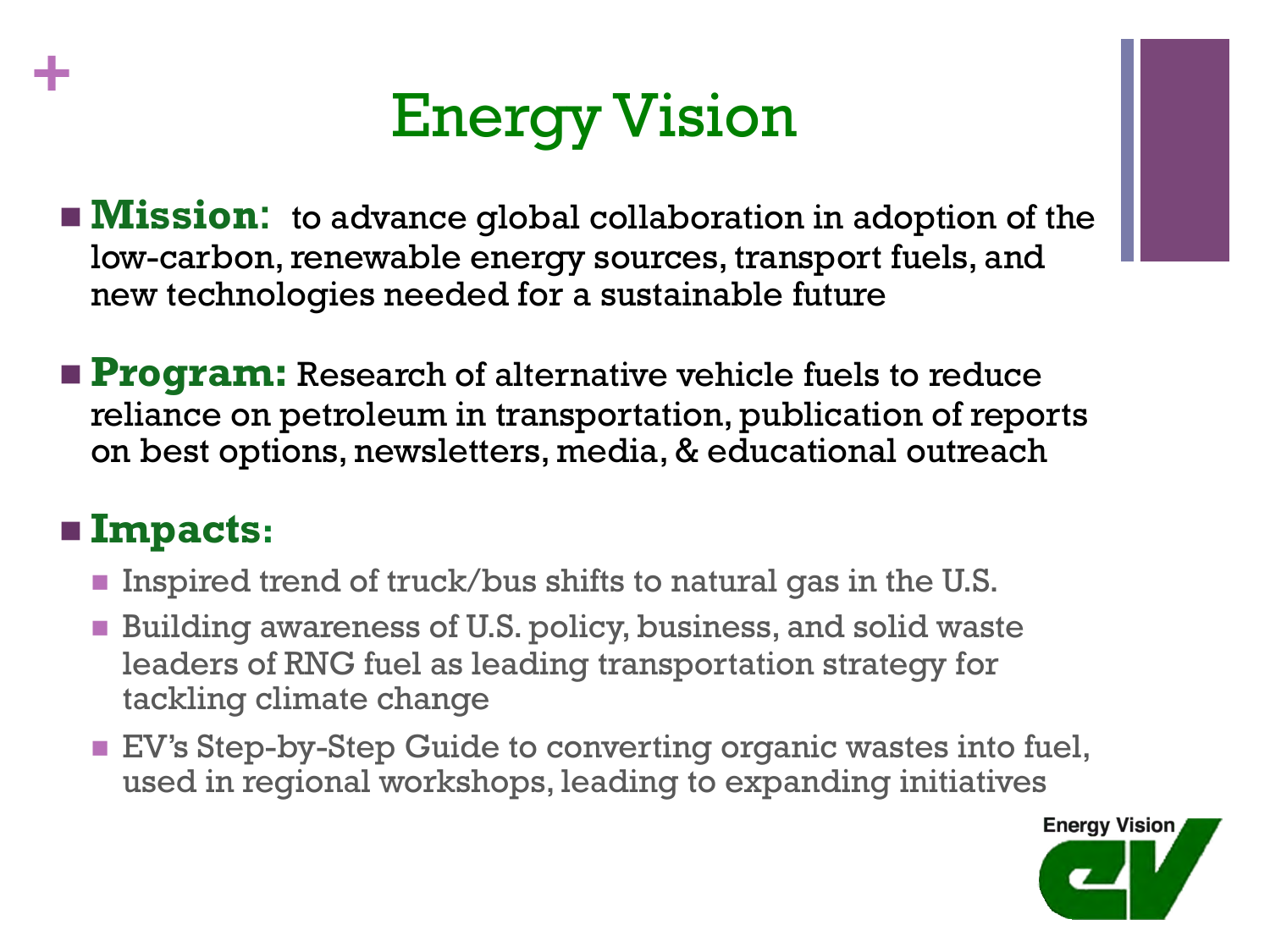# **Why a Focus on Trucks & Buses?**

**+**

Small Numbers, Big Impact (U.S. Example)

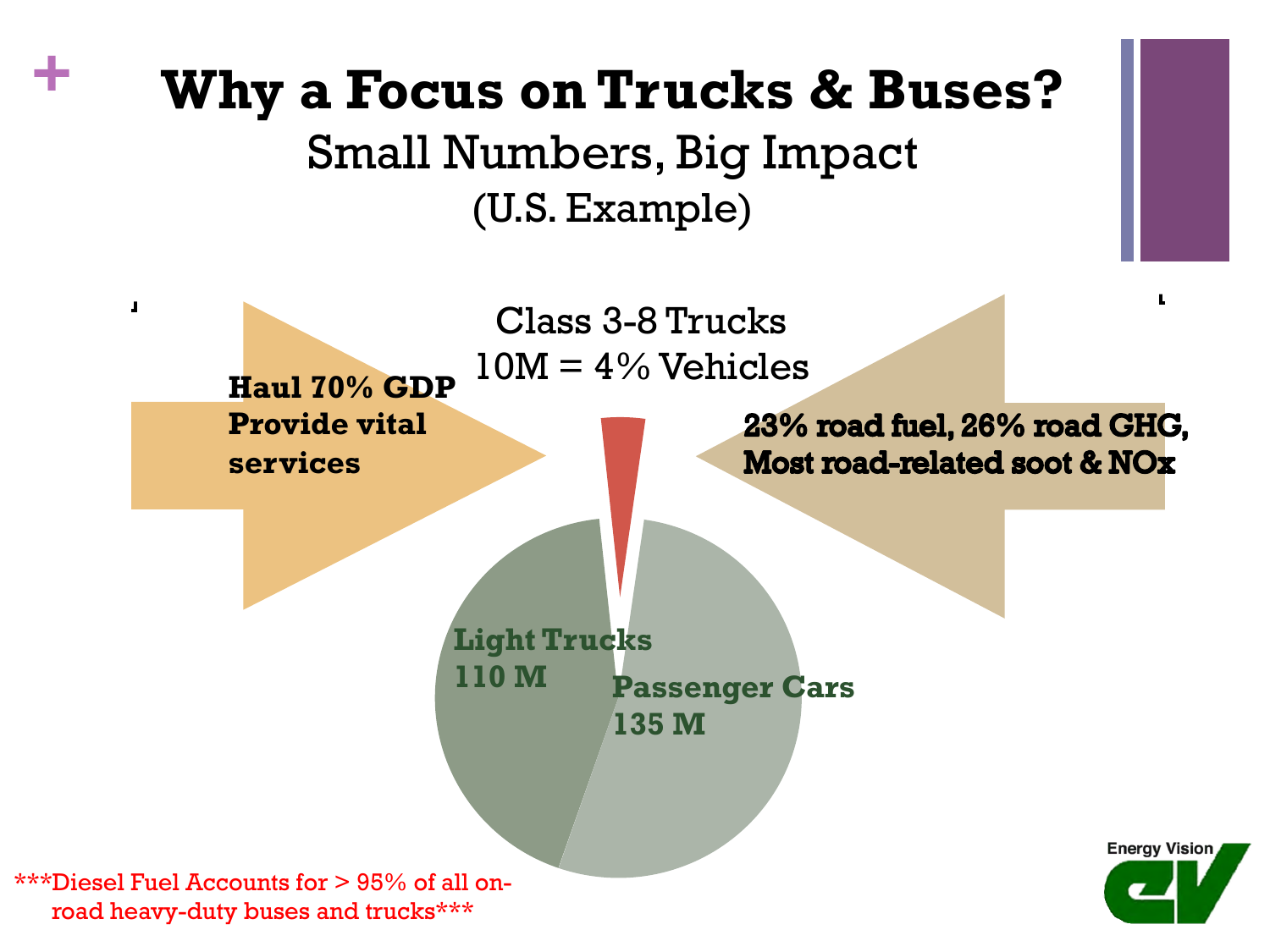# **+** An Emerging Non-Petroleum Option: Renewable Natural Gas (RNG)

- **RNG** is chemically identical to pipeline quality natural gas, but derived from renewable sources of organic waste.
- **RNG** can uses the same infrastructure as fossil gas: pipelines, gas compressors, refueling stations, and vehicle engine technology
- **II Major difference: RNG is sustainable: made from biogases**emitted as organics decompose in airless environments; no drilling; virtually no soot, and much lower in carbon

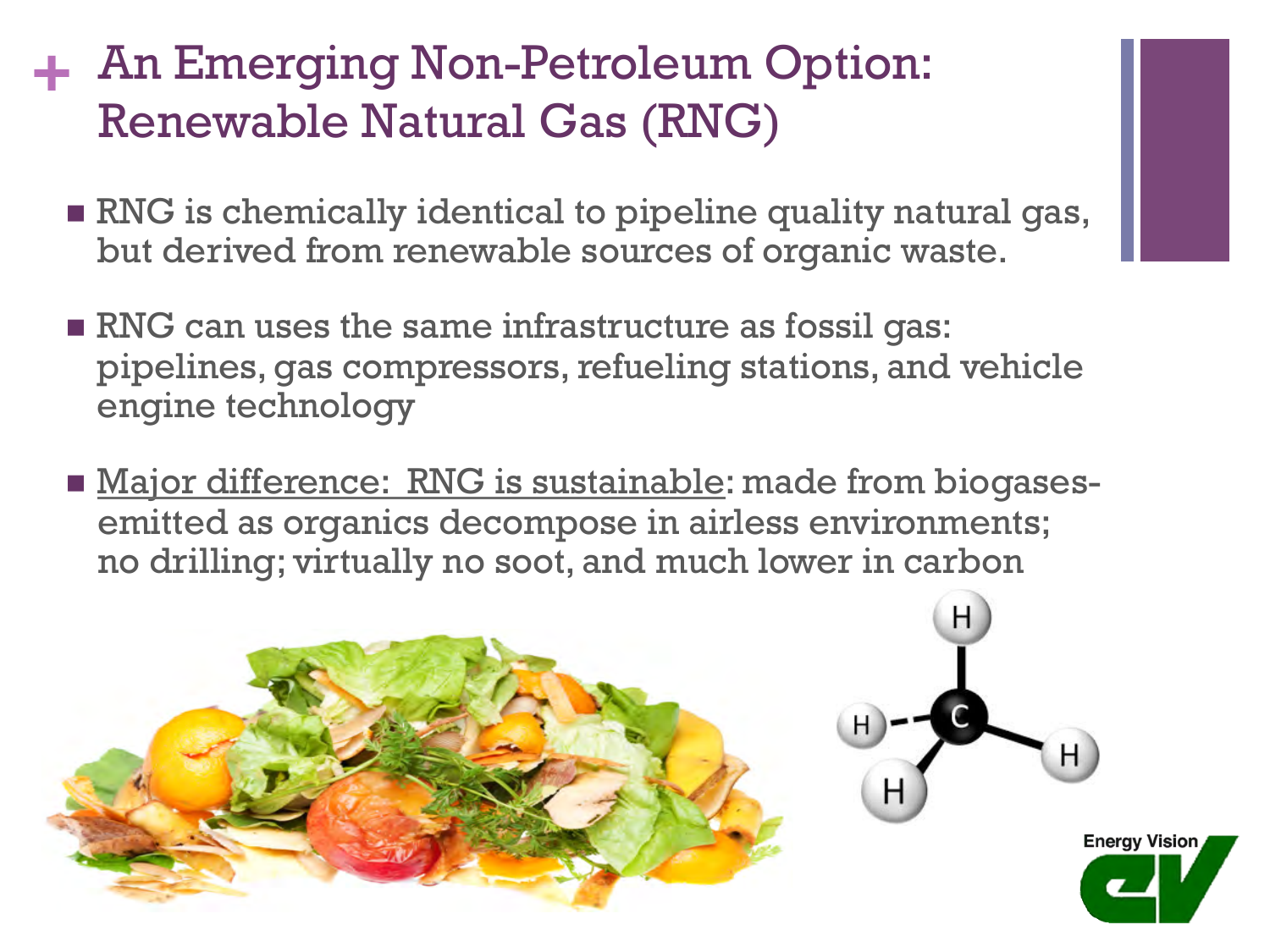# **+** RNG: Multiple Sources

- **E** Landfills
- **E** Wastewater Treatment Plants
- **Example 1** Farms/Dairies
- **E** Commercial Food Waste
- **Exercise 2 Residential Organic Waste**











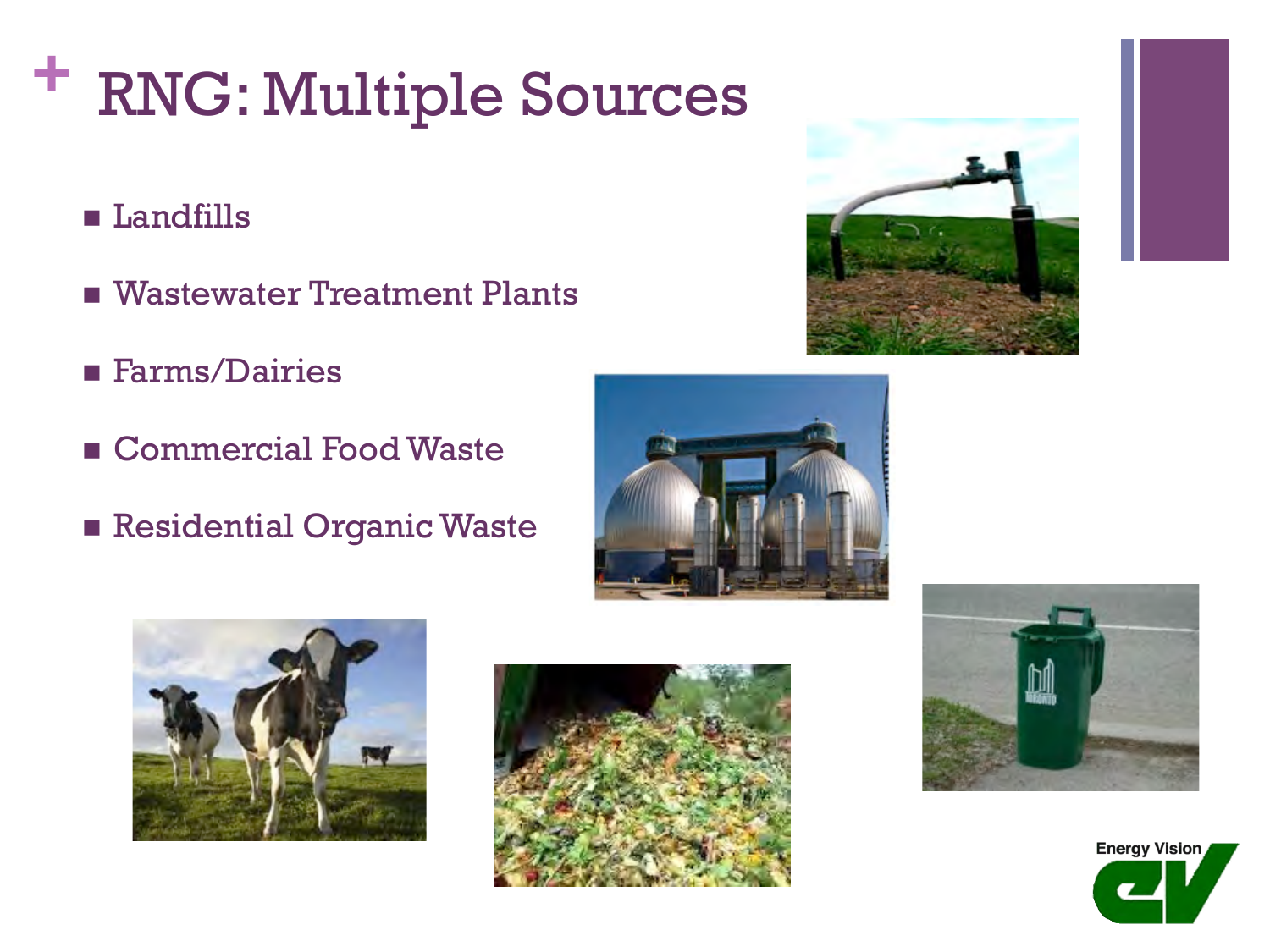#### **+** RNG for Transportation: How It Works

#### Wastes

 $\blacksquare$ 



All organic wastes contain energy.



#### **Biogas**

Anaerobic digestion of wastes at landfills or in digester plants produces energy-rich

biogas.

**RNG Fuel** 



**Biogas upgrading** removes carbon dioxide & impurities to make renewable natural gas (RNG).

**Fuel Stations** 



RNG goes to on-site fueling stations, or by truck or pipeline to off-site pumps.

**Vehicles** 



**RNG works just** like regular natural gas to power vehicles.

**The Pathway from Organic Waste to RNG** 

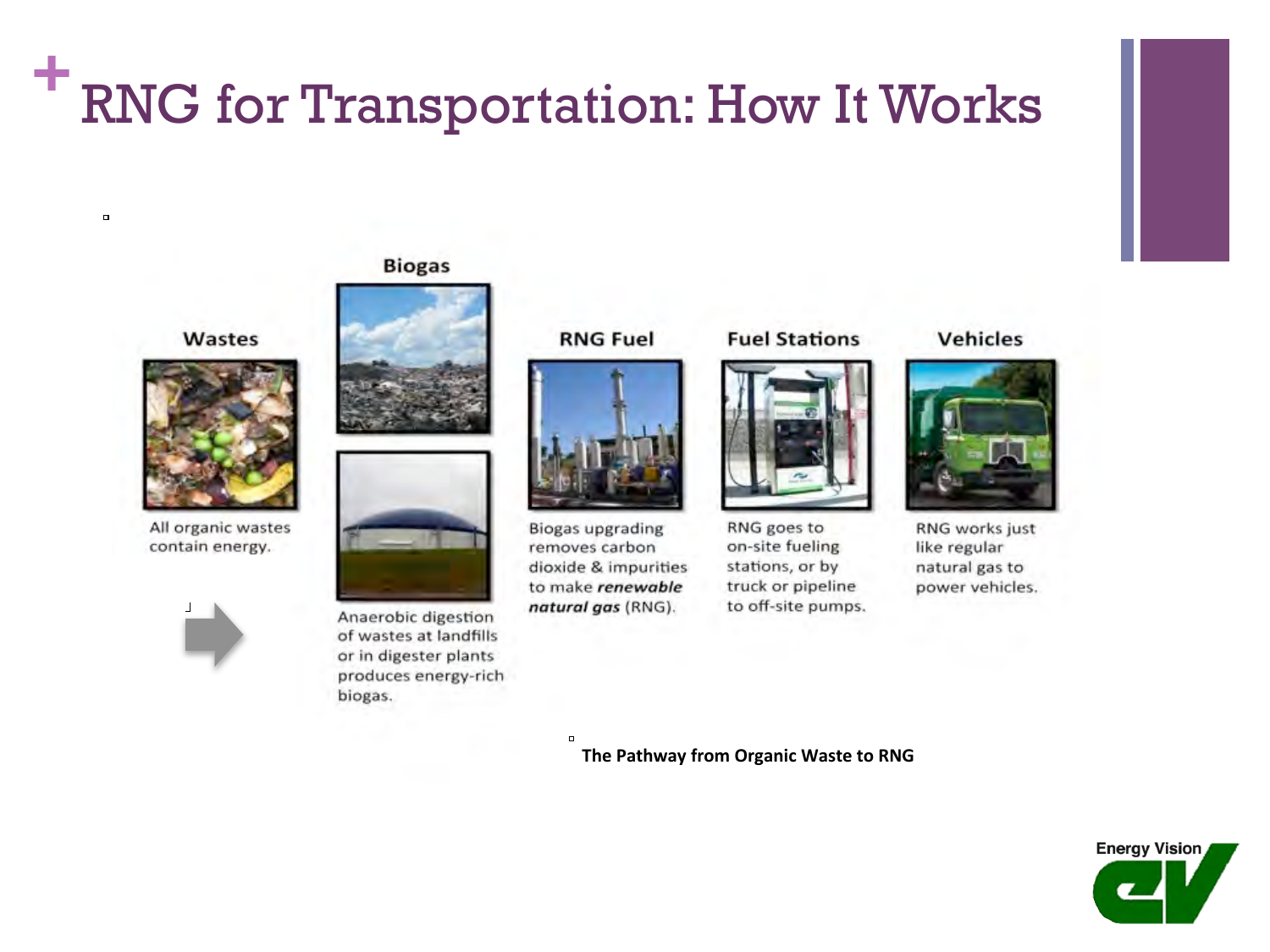# **+** RNG: The Ultra-Low-Carbon Option TODAY



■ *RNG is a net-carbon negative fuel when made via anaerobic digestion of food and other organic waste* 

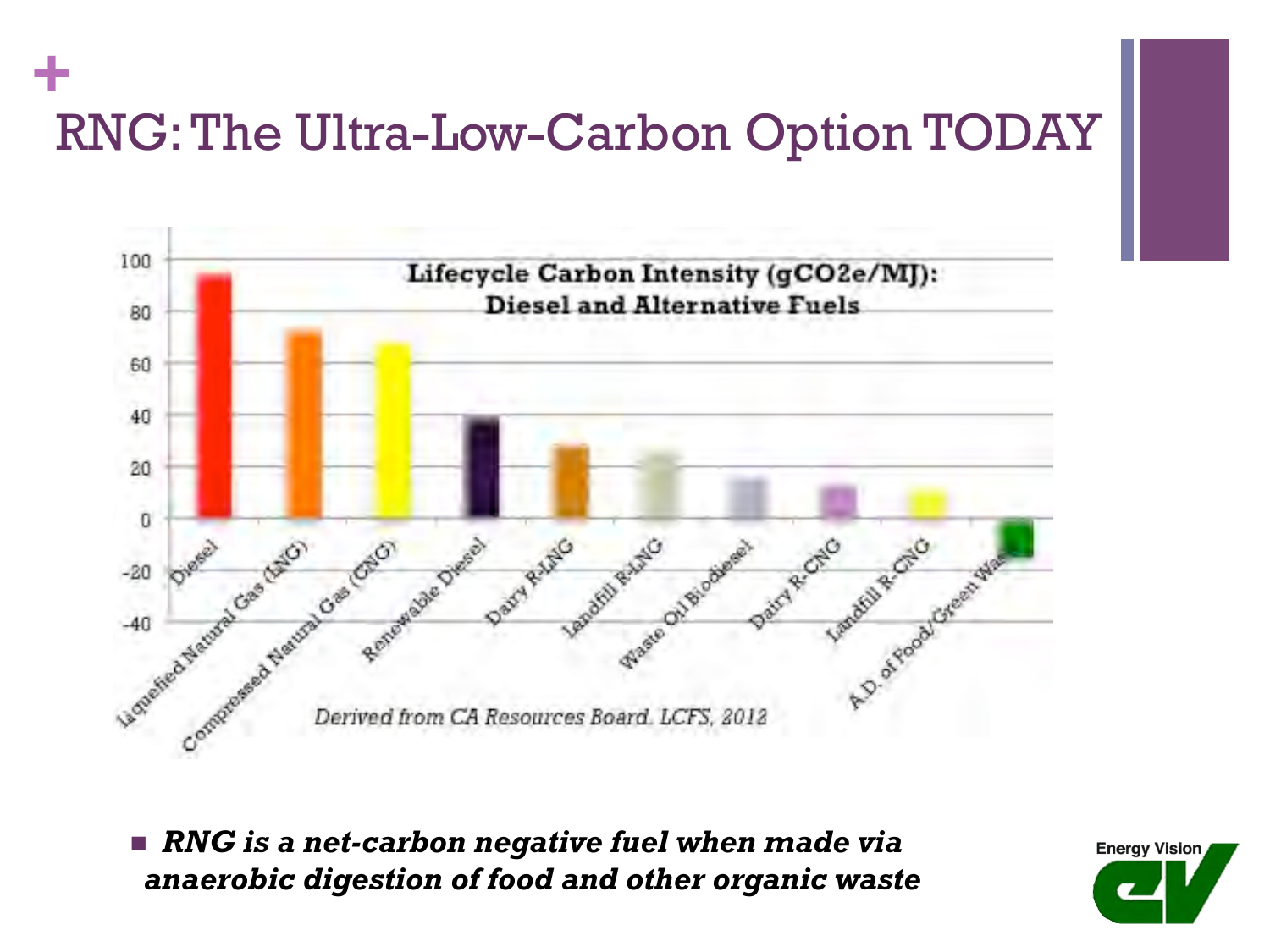# **+** RNG in the U.S.: 33 Projects in 15 States



\*\*In total, these 33 projects produced more than 90 million gallons of ultra-low-carbon RNG in 2015<sup>\*\*</sup>



Source: www.energy-vision.org/organics-to-fuel-case-studies/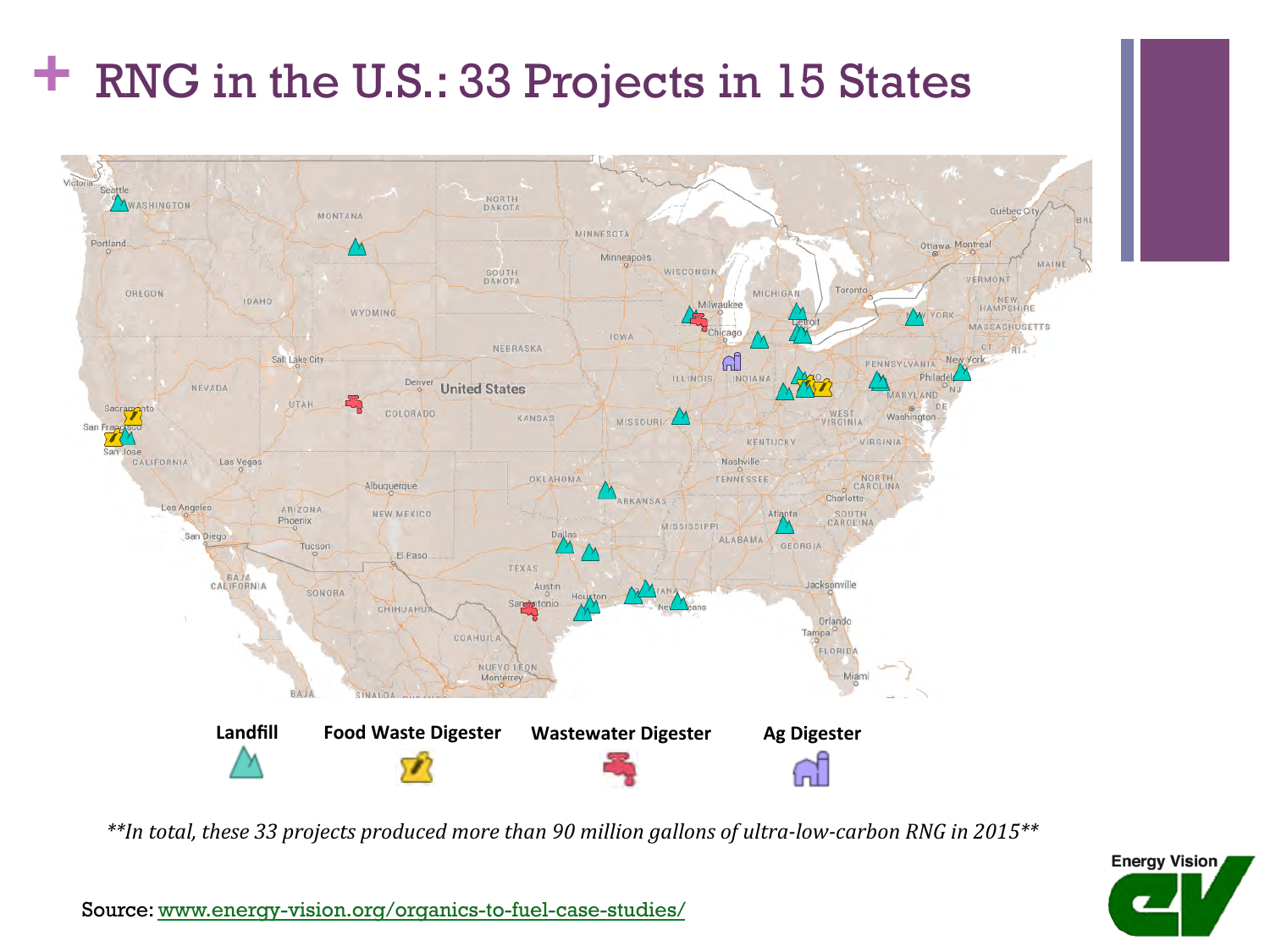# **+**Sacramento Food Waste Biodigester (CA)

CleanWorld/Atlas Disposal: First Closed-Loop Municipal Wasteto-Fuel (RNG) Initiative in U.S.; Public-Private Partnership



See Project Profile: http://bit.ly/1Kv1U07



**Organic Waste Recycling Facility** 



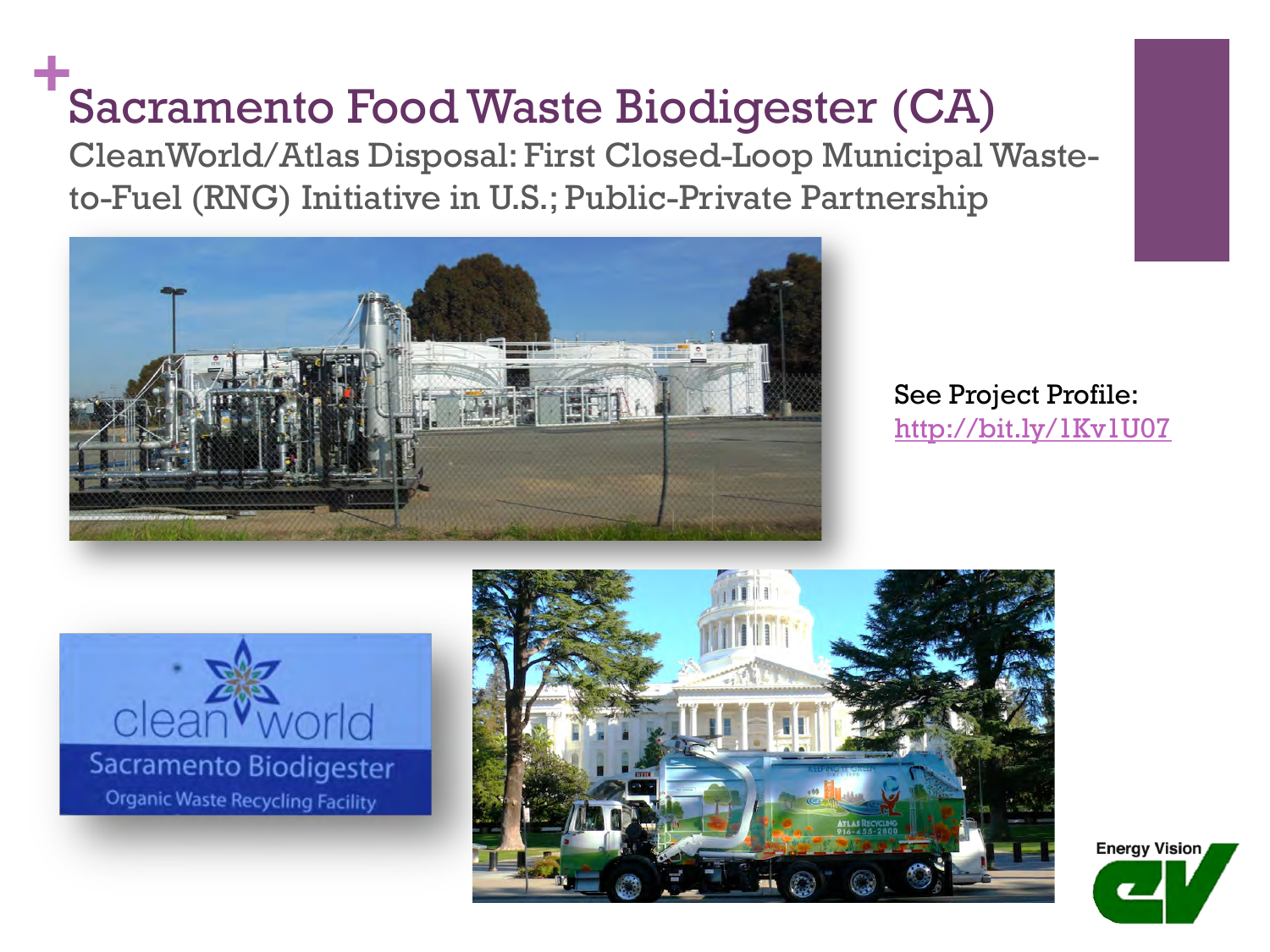## **+** Pierce County Transit (Tacoma, WA)

- **Example Transit in Tacoma, WA became the first transit fleet in** the U.S. to transition from CNG to RNG by beginning to refuel 143 public transit buses on locally- produced RNG from the Cedar Hills landfill in Seattle.
- **.** They were also the first to run a transit fleet on fossil CNG, making the switch in 1989. The transition to RNG was strictly a matter of sourcing the fuel – the pump price is unchanged.







See Project Profile: http://bit.ly/1DCtCFJ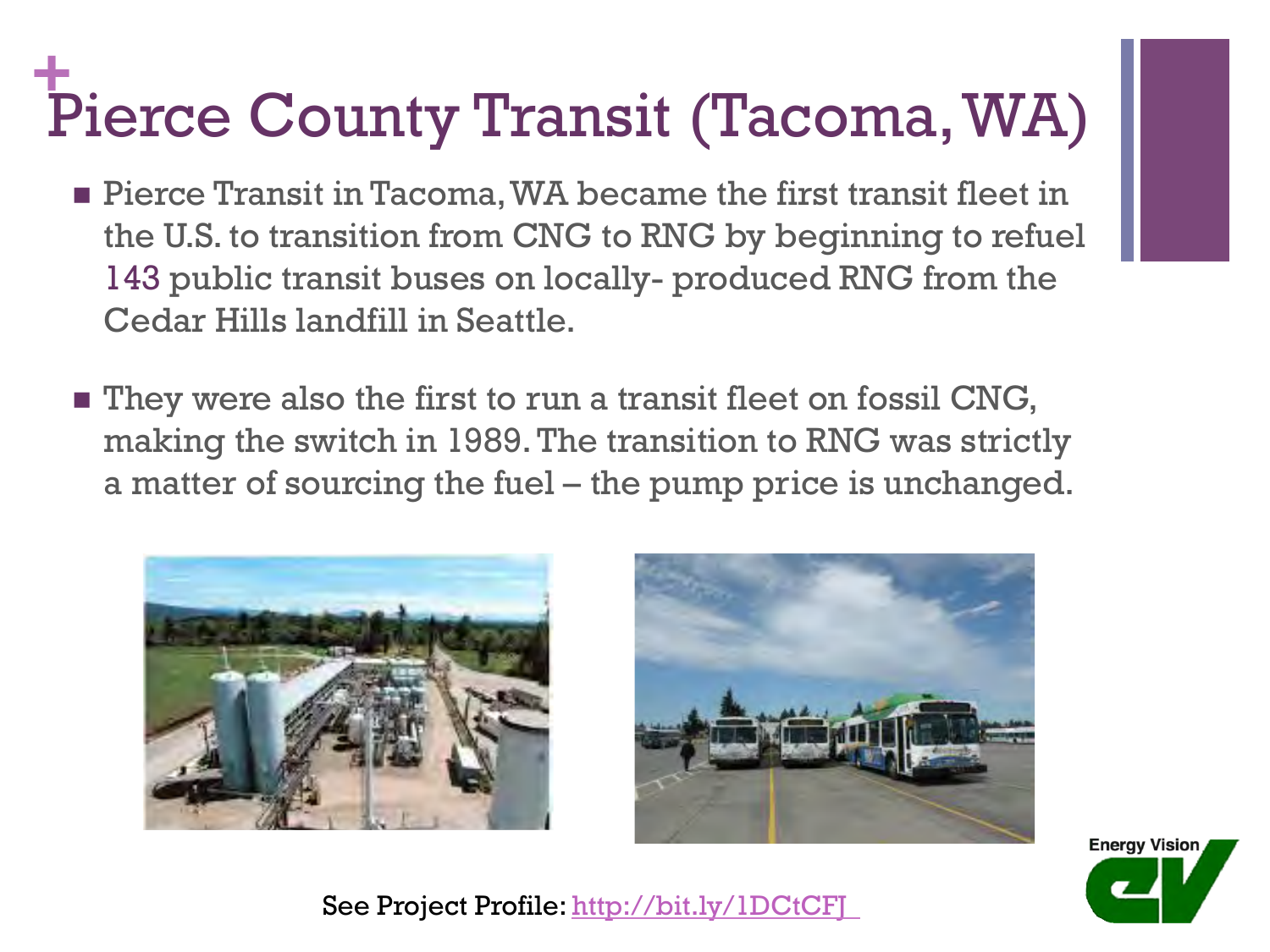# **+** Persigo Wastewater RNG (Colorado)

- In 2015, the City of Grand Junction, Colorado (pop. 60,000) installed a small system to convert biogas into vehiclequality fuel at a cost of \$2.8M USD
- ! The City and County now fuel 38 natural gas buses and refuse trucks with locally-produced RNG, displacing ~170,000 gallons of diesel/year



See Project Profile: http://bit.ly/1SdbKtB



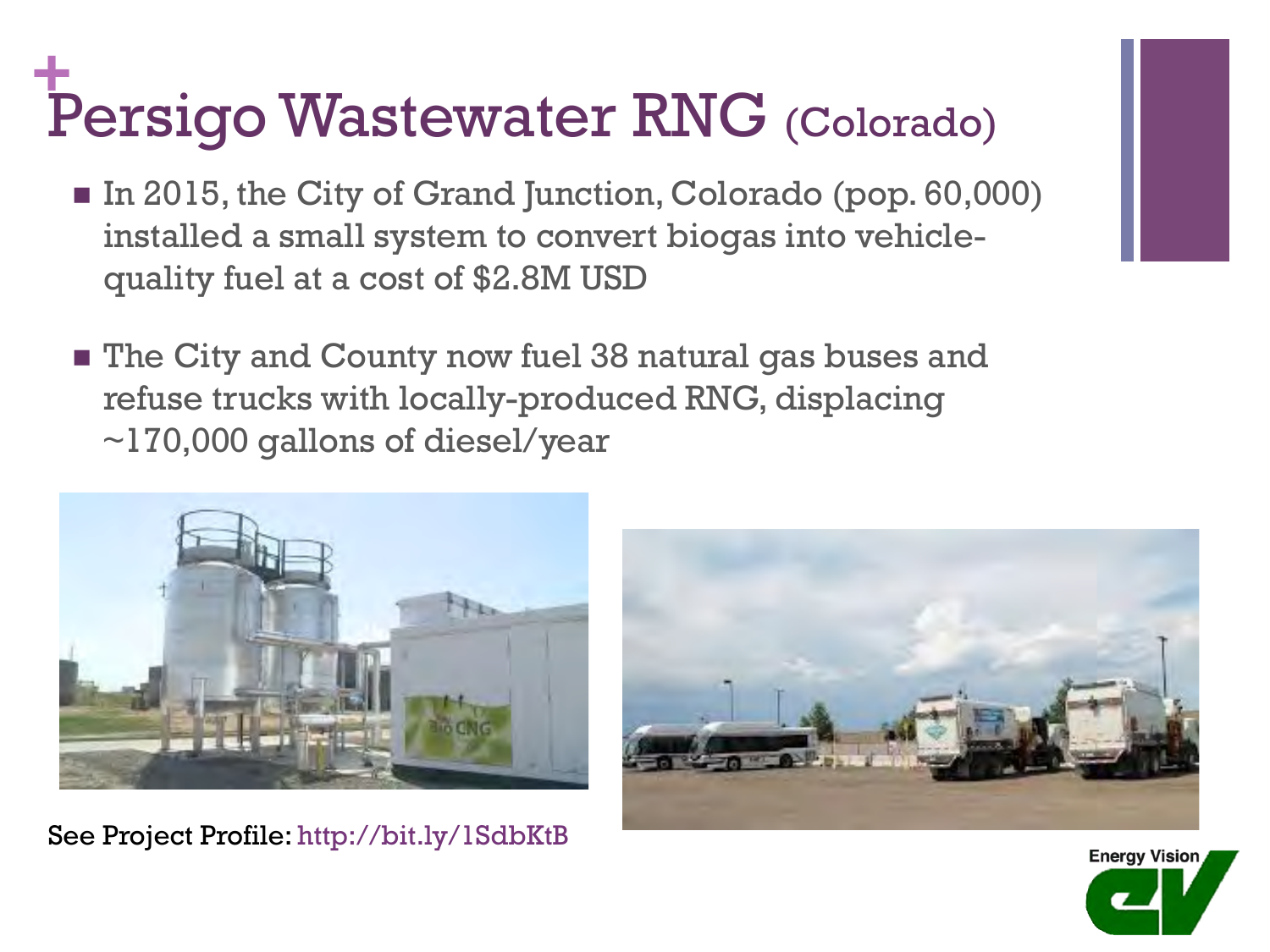# **+** Organics-to-RNG in Surrey (BC)



- **E** Public-Private Partnership
- **IIO,000 tonnes residential and** commercial organics processed
- **Enough RNG for the entire refuse** fleet + other municipal CNG vehicles once fully operational

EV Report: http://energy-vision.org/ev-publications/ev\_SR12\_FINAL.pdf

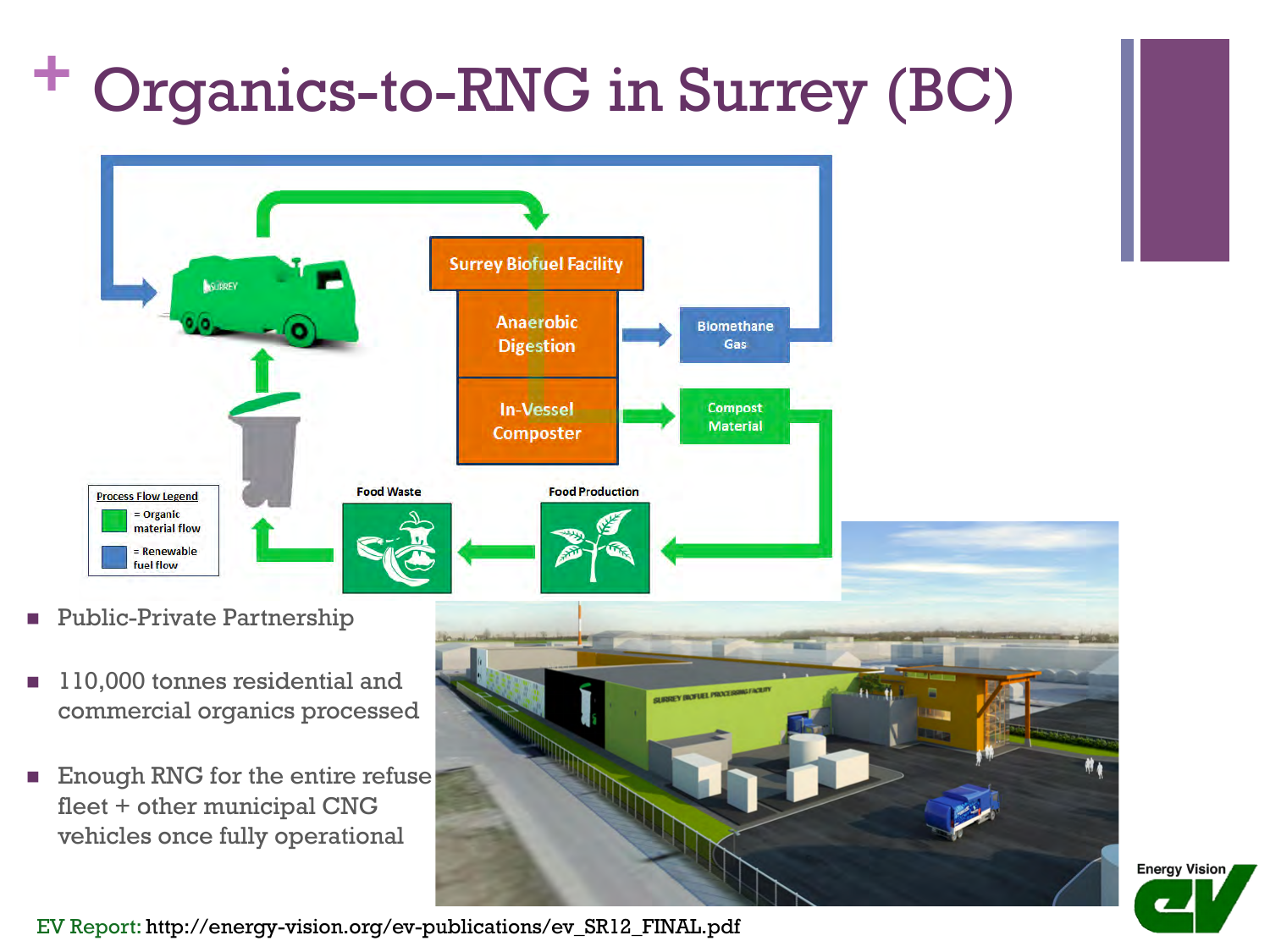# **+** REDEEM<sub>TM</sub> by Clean Energy Fuels

- **Utilize Existing Natural Gas Infrastructure to Offer RNG at 40+ Retail Stations in** California + stations in Texas and Tennessee (UPS is the largest customer)
- $\blacksquare$  ~50 Million GGE's of REDEEM (sourced from a number of landfills across the country) hit the market in 2015
- $\blacksquare$  >100,000 GGE's of REDEEM dispensed daily in California, largely because of the state's Low Carbon Fuel Standard (carbon program)



For more on REDEEM, visit: http://redeem.cleanenergyfuels.com/images/ redeem-clean-energy-factsheet.pdf

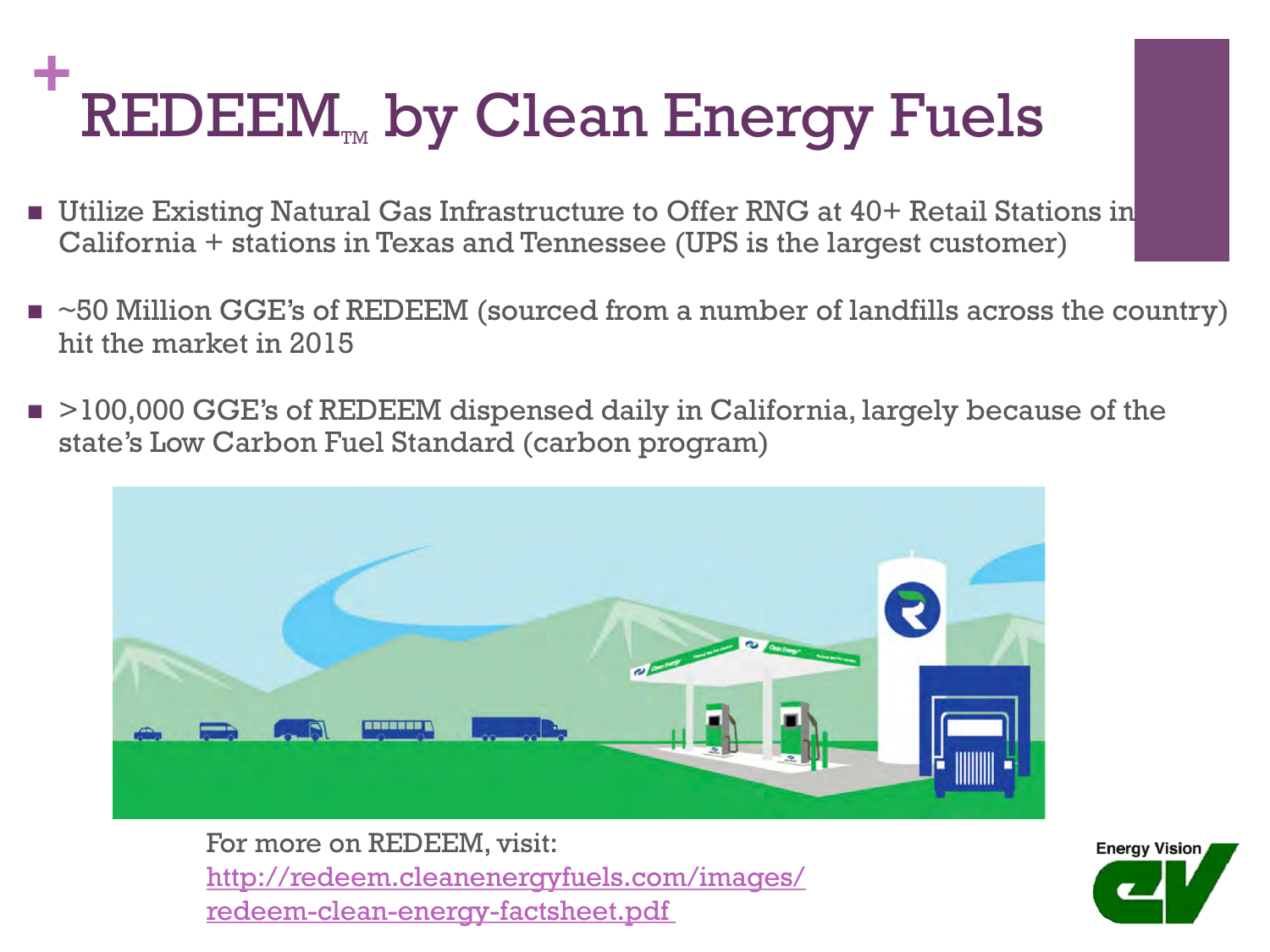# **+** RNG Policy Drivers & Hurdles

- ! Current Policy Drivers Include:
	- **II US EPA Renewable Fuel Standard**
	- **E.** California Low-Carbon Fuel Standard
	- ! Natural Gas Vehicle/Infrastructure Incentives
	- **Example 2 Islams** City & State Level Landfill Diversion Laws
- **Example 1** Primary Hurdles to RNG are Logistics & Financing: **EAll Technologies are Proven & Commercial**

! *Carbon Price/Tax would greatly incentivize RNG* 

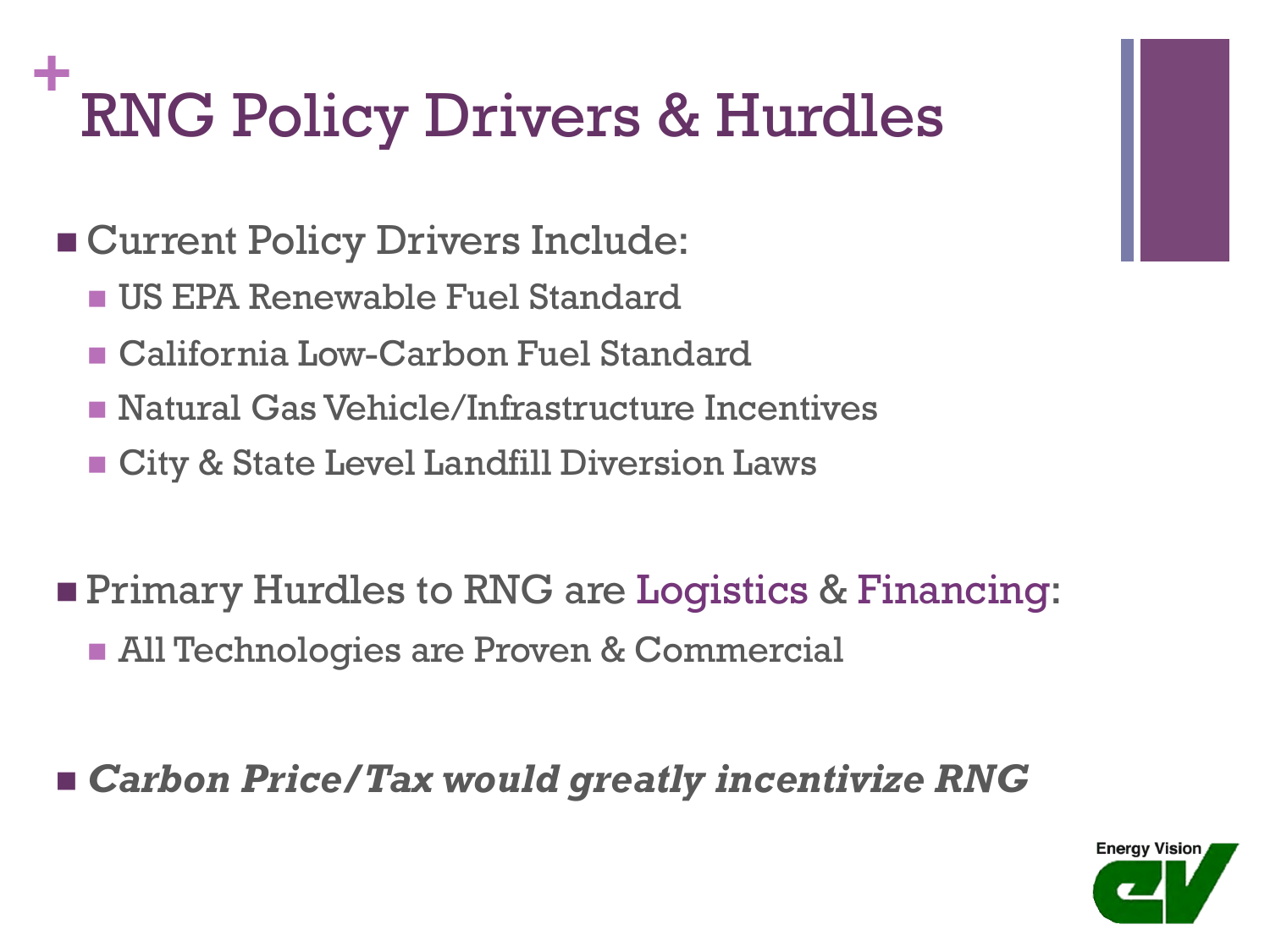

- **RNG: A Winning Climate Change Strategy for** Transportation. Supportive energy and environmental policy and private sector investment can turn one of the world's major waste burdens & sources of anthropogenic methane into a clean close to carbon-free fuel using commercial technology
- **RNG:** A <u>fully sustainable fuel</u> to displace diesel in heavy-duty fleets. Many other renewables exist for power generation.
- **Example 3 Growing a Waste-to-Fuel Industry is an economic** winner: displaces diesel with a modestly priced, secure, homegrown fuel; cuts waste disposal costs, creates permanent high and low level jobs, while protecting our environment.
- **.** Quebec has an immense opportunity to take advantage of its organic waste resource(s)